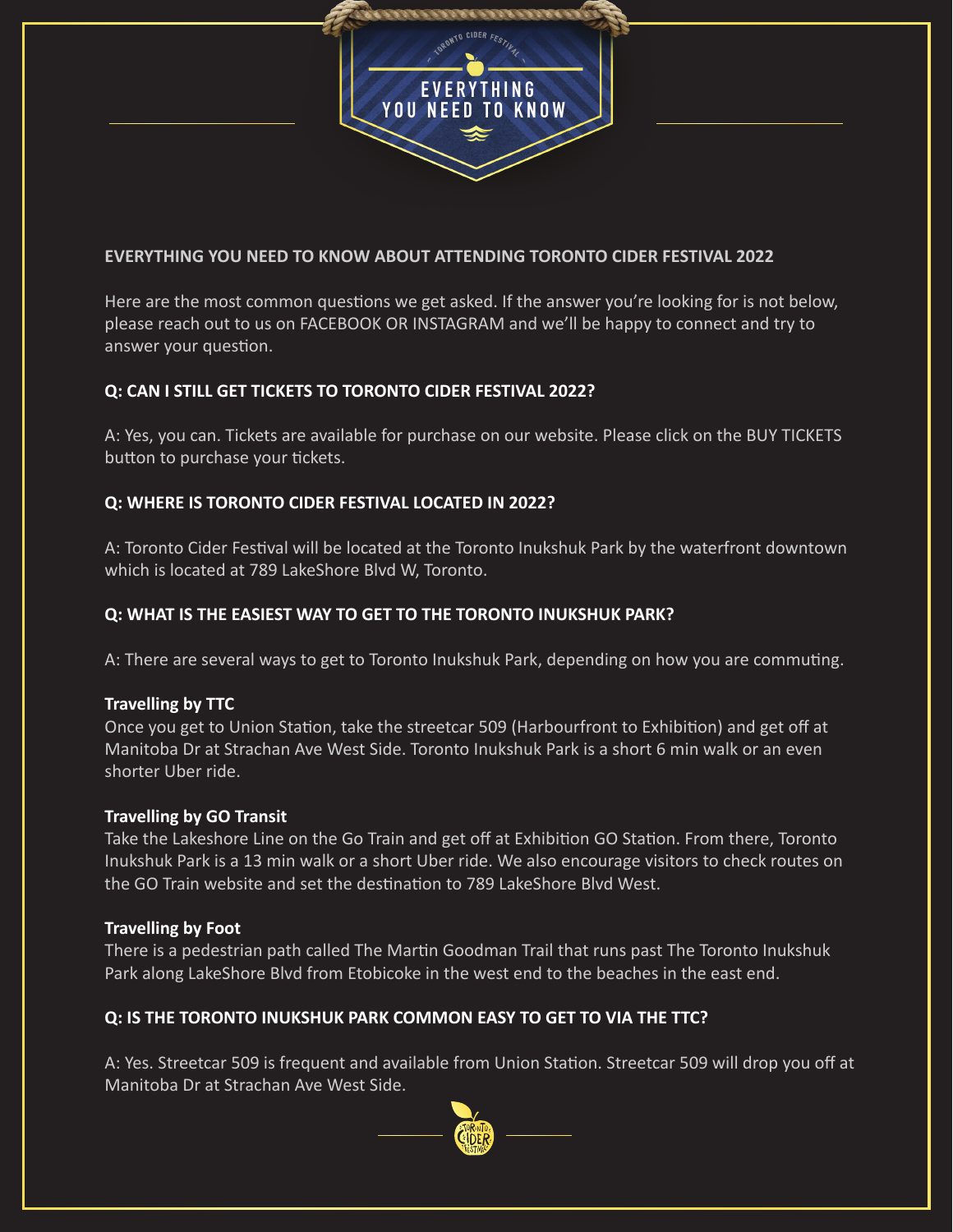## **Q: HOW DO I GET TO THE TORONTO INUKSHUK PARK, IF I'M FROM OUTSIDE THE CITY?**

A: Depending on where you're coming from you can take the Go Train or VIA Rail into Union Station and it'll be a short walk, TTC bus or Uber ride from Union Station.

# **Q: CAN I DRIVE TO THE FESTIVAL?**

A: We recommend that our guests do not drive! It's a Cider Festival and you'll definitely be enjoying some cider beverages. Please enjoy the convenience of the TTC or a cab / Uber. We would avoid driving altogether, if that's an option for you.

## **Q: IS THE TORONTO INUKSHUK PARK CLOSE TO THE HIGHWAY?**

A: We are a festival that encourages responsible festival attendance and does not support driving to our festival, however if you choose to have a designated driver in your party to drive, it is easily accessible from the highway. Please enjoy responsibly, don't drink and drive.

## **Coming from the West**

Follow Gardiner Expressway East, take the Lake Shore Blvd West Exit to drive East along Lake Shore un�l you reach 789 Lake Shore Boulevard West OR

Drive along the Gardiner Expressway East and take the Jameson Avenue Exit, merge onto Lake Shore Boulevard West until you reach 789 Lake Shore Boulevard West.

#### **Coming from the East**

Follow Gardiner Expressway West, take the Lake Shore Boulevard exit from Gardiner Expressway West to travel West along Lake Shore until you reach 789 Lake Shore Boulevard West.

# **Q: IS THERE PARKING AVAILABLE CLOSE TO THE TORONTO INUKSHUK PARK?**

A: There are Green P parking services available at nearby Coronation Park.

# **Q: WHAT ARE THE HOURS OF TORONTO CIDER FESTIVAL 2022?**

A: There are 3 sessions available as options to attend the Toronto Cider Festival in 2022.

**The Friday Night Session** runs between 6PM and 11PM; with a VIP Experience at 5:00PM **The Saturday Waterfront Day Drinking Session** runs between 11AM and 4PM **The Saturday Night Session** runs between 6PM and 11PM; with a VIP Experience at 5PM

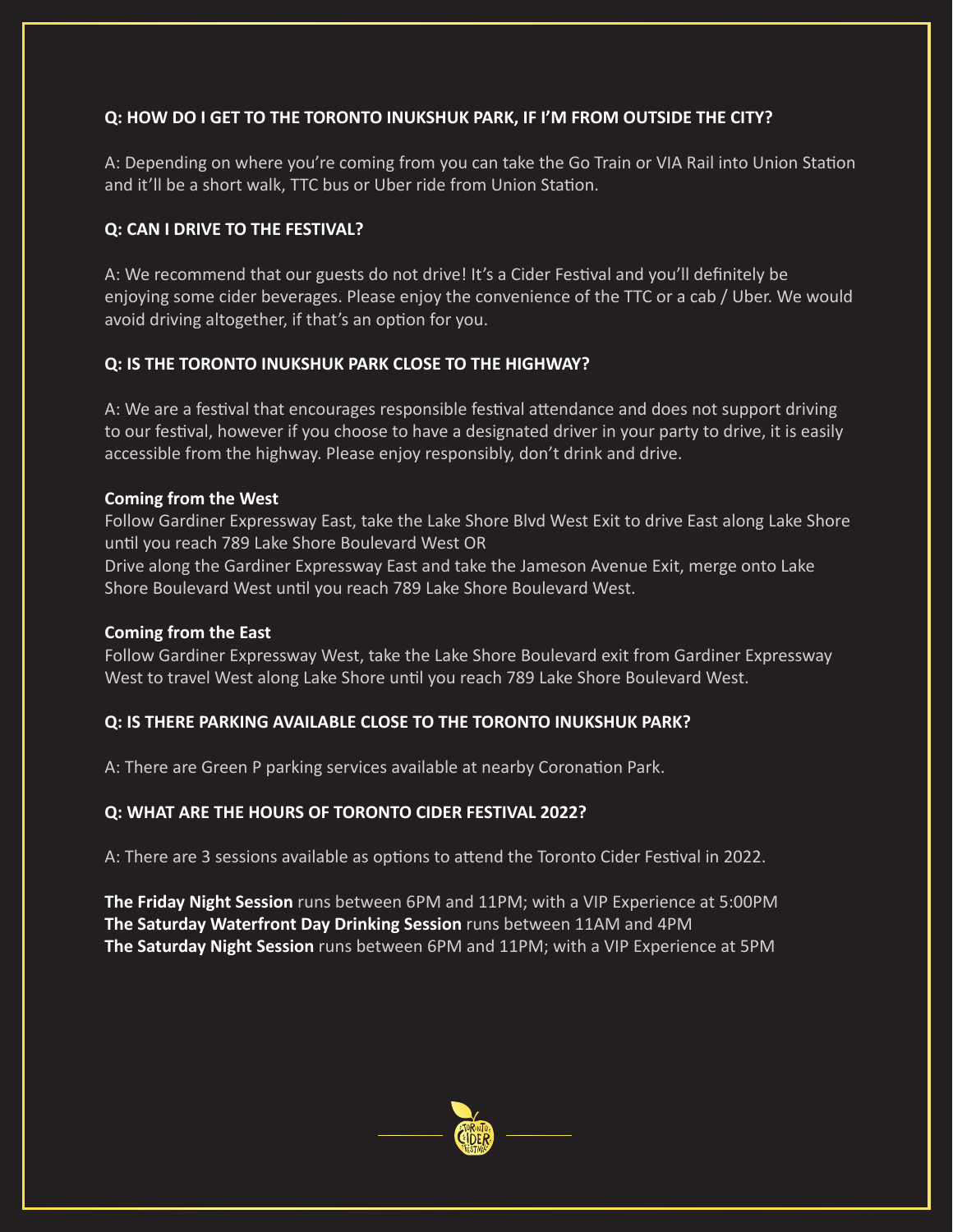# **Q: WHAT CAN/SHOULD I BRING WITH ME?**

#### **A: Here are some of the items you should remember to bring with you.**

**Valid Photo ID** – This is a 19+ event and a valid photo ID is required for admission to the festival (a photocopy of ID or an ID without a photo/date of birth will not apply)

**A Copy of your Ticket** – A digital copy of your ticket is allowable (as long as it can be properly scanned at registration). If for whatever reason you are unsure of whether your ticket will scan effectively, its best to print out a copy of your PDF ticket and bring it with you.

#### **Cash and Credit Card**

**Sunglasses, Sunblock and a hat as well as Rain Jacket** (if required, please check the weather for the day before you leave for the festival)

#### **Comfortable Shoes**

## **TTC tokens / PRESTO card**

**Mobile phone** – to take pictures/selfies, call a cab/Uber – Please enjoy responsibly, don't drink and drive.

## **Q: CAN I BRING MY PET WITH ME?**

A: We love them, but unfortunately they can't come with you.

## **Q: CAN I BRING MY KIDS WITH ME, IF I MAKE SURE THEY WON'T DRINK?**

A: We love kids, but this is a 19+ event, so your kids won't be able to come with you. Enjoy getting a sitter and spend some quality cider time with your partner.

# **Q: ONCE I ENTER THE FESTIVAL GROUNDS, WILL I BE ABLE TO EXIT & RE-ENTER?**

A: There are no 'in-out' privileges, so once you go through registration, you will not be able to re-enter if you leave the grounds.

# **Q: WHAT HAPPENS IF IT RAINS? OR IF IT'S TOO HOT?**

Whatever the weather, we will still be pouring. Rain or shine, the show must go on! Remember to dress for the weather and wear sunblock whether its sunny or grey and cloudy. And don't forget your rain jacket if the weather calls for rain!